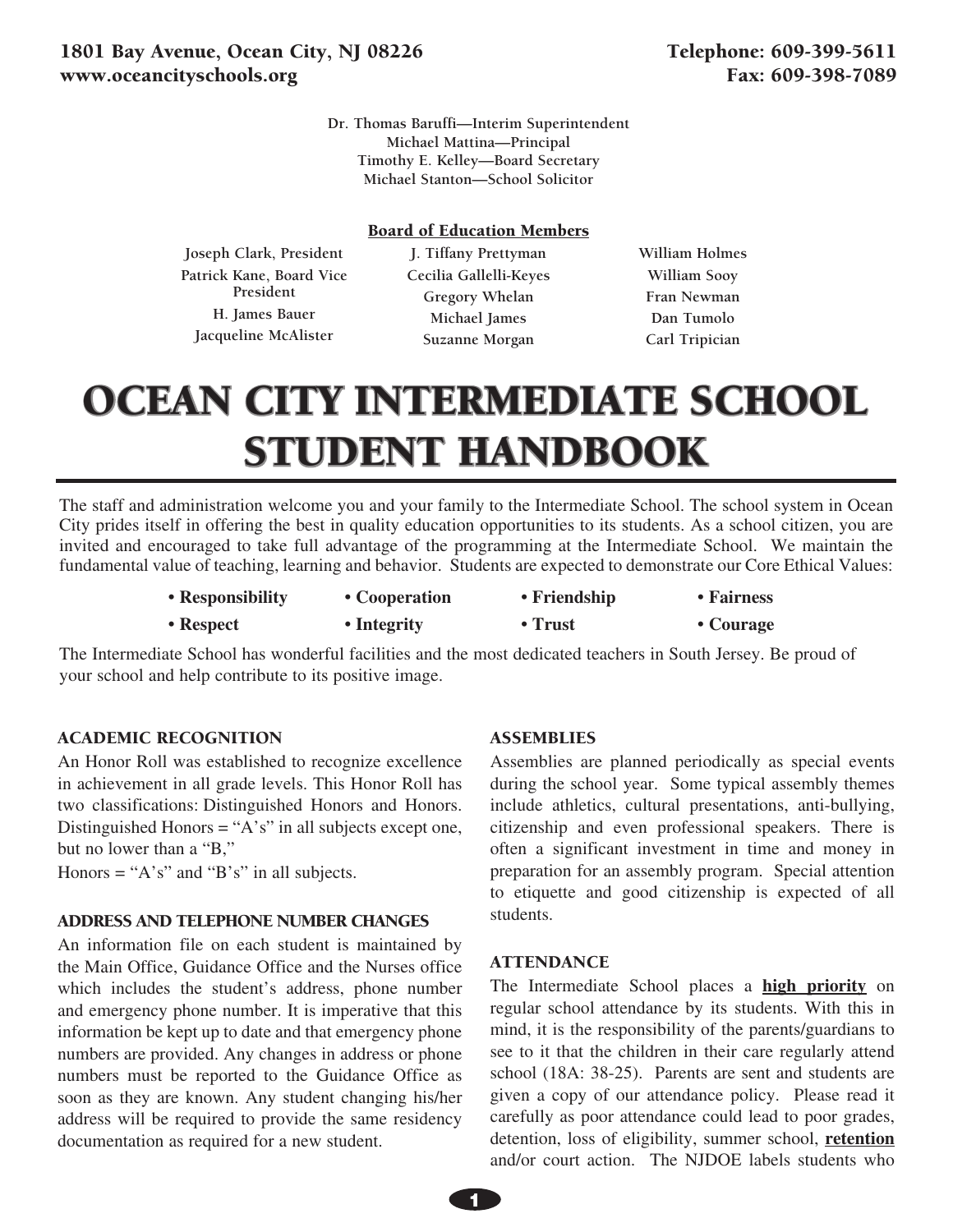miss 10% as *"chronically absent"*, which may be used in determining a student's eligibility for promotion.

An automated email will be sent when a student is marked absent. Please call us if you receive an email or phone call in error. To report absences, call 609-399- 5322 anytime night or day. When your child returns to school, a note is necessary. The note should give the student's name, homeroom/classroom teacher's name, dates of absence and the reason.

In the event of remote learning, students will be responsible to regularly attend and/or participate in online learning.

# **BICYCLES**

Bicycle racks are provided on the Haven Avenue side of our school and by the main office. Students may not ride their bikes on school grounds. All bicycles should be locked. Students assume the responsibility for their own bicycles. ALL students **MUST** wear helmets when riding their bikes to and from school.

## BUS TRANSPORTATION

The bus driver is in complete charge of the bus and its occupants at all times. Students riding the bus must comply with the requests of the driver. A student is to ride the bus to which he/she is assigned. Any emergency request to ride a different bus must be made in writing by the parent/guardian and submitted to the Principal's Office, but will only be accepted if there is seat availability and riding with an eligible bus student. Students will be allowed off the bus only at school and designated bus stops. Only students eligible to ride the school bus may do so. No exceptions to this without prior written permission from the principal.

Pupil transportation is a privilege which may be suspended. All children shall act in a manner that will not jeopardize their safety or the safety of their fellow passengers, nor shall they distract the driver from his/her duties. It is the responsibility of parents to see that the children are so instructed.

- 1. Any conduct on a school bus, which distracts the bus driver, endangers or threatens students or violates any other rules of the Code of Student Conduct is prohibited.
- 2. Students shall not extend arms, legs or head out of the bus windows.
- 3. Students shall not talk with the driver while the bus is in motion except in an emergency.
- 4. Students shall not tamper with the emergency doors or windows or any part of the bus equipment.
- 5. Students shall not open the bus windows except by the direction of the driver.
- 6. Students shall not fight/scuffle on the bus or throw objects from the bus.
- 7. Students shall keep books, book bags, lunch boxes and similar objects out of the aisle of the bus.
- 8. Students shall not eat or drink on the bus.
- 9. Loud talk and foul language is strictly prohibited.
- 10. Students are to report promptly to the bus driver any damage to the seats or any other parts of the bus near where they are sitting in order that they might not be charged with responsibility for the damage.
- 11. Students must wear seat belts while on the school bus.
- 12. Students must remain seated until the bus has come to a complete stop.
- 13. The bus and the bus stop are considered an extension of the classroom and misbehavior will subject the student to disciplinary consequences.
- 14. Students are under the authority of the school bus driver while on the bus and at the bus stop and are expected to adhere to the School District rules.

# *Ocean City Board of Education Policy #8613 WAIVER OF PUPIL TRANSPORTATION*

The Board of Education is required to provide transportation services for the school year to an elementary pupil living more than two miles from the public school of attendance or to a secondary school pupil living more than two and one-half miles from the public school of attendance in accordance with the provisions of N.J.S.A. 18A:39-1 et seq.

Parents may elect not to use school provided transportation. Parents may sign a waiver to opt out of school provided transportation per board policy 8613. The signed waiver is to be returned to the school's main office.

In the event a parent/guardian of a pupil eligible for transportation services waives transportation services for that school year and circumstances change during that school year due to a family or economic hardship, the school district will reinstate the pupil's eligibility for transportation to and from school.

For away events, parents must notify the school if the need arises to transport their child from an away event by completing the Private Transportation Application which can be found in the main office.

#### CAFETERIA REGULATIONS

- 1. All students must report to the cafeteria promptly.
- 2. All students must be respectful and courteous to the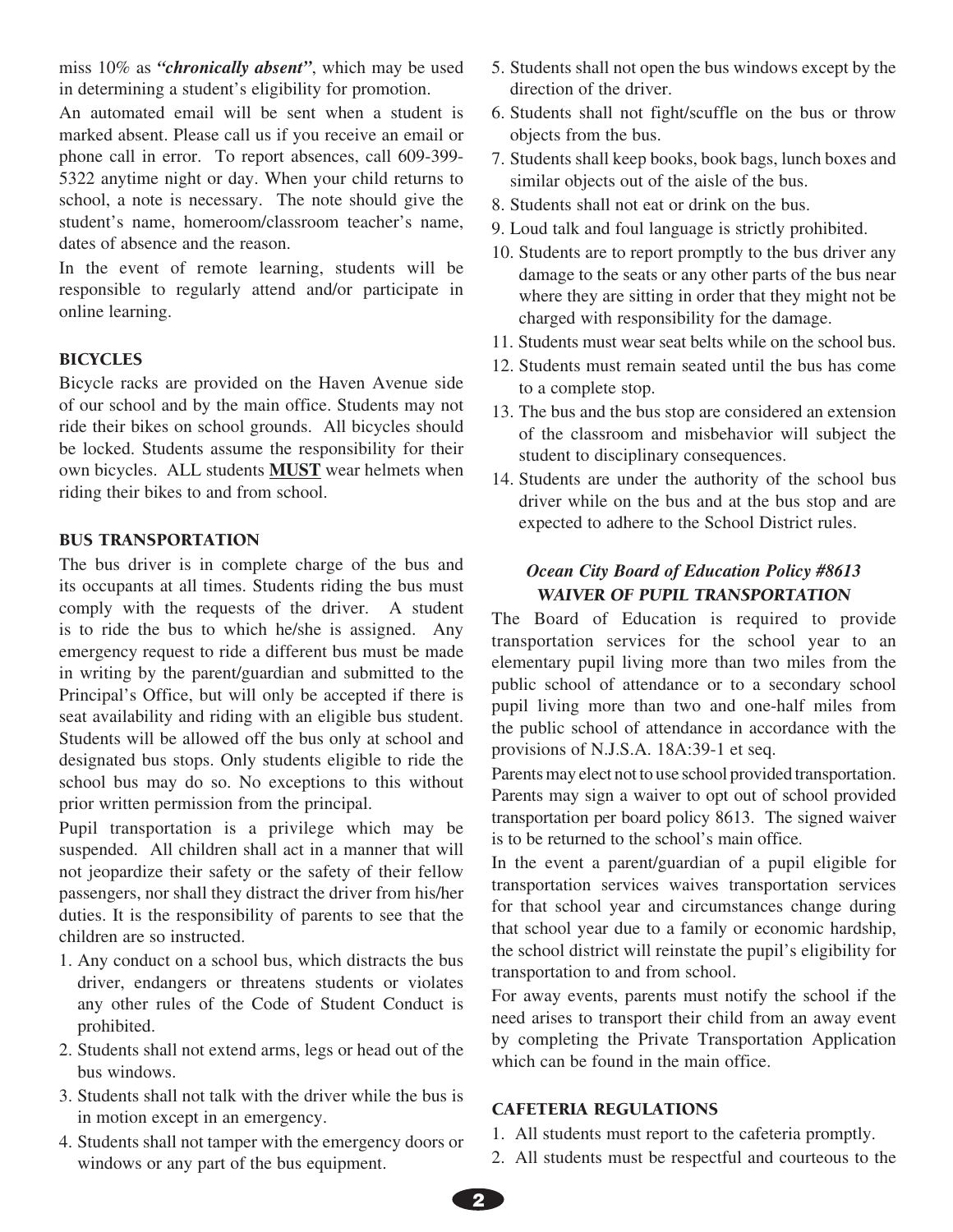cafeteria staff at all times.

- 3. Only students with permission should be out of their seats.
- 4. Students wishing to go to the lavatory must get permission to do so from the Teacher(s) or aide(s) in charge.
- 5. All food and drinks must remain in the cafeteria.
- 6. The cafeteria aides will direct students to clean their tables and the floor area near their tables. The cafeteria must be kept clean for the next group of students coming to cafeteria.
- 7. No drinks may be "saved" for after school. All drinks must be discarded before leaving the cafeteria.
- 8. Drinks packaged in a glass bottle or container are not permitted in school.

Violation of cafeteria rules will be met with disciplinary action. Causes for disciplinary actions are:

- 1. Throwing food or other objects.
- 2. Being insubordinate or disrespectful to the cafeteria aide(s) and/or teachers.
- 3. Taking food outdoors or outside the cafeteria.
- 4. Leaving tables uncleaned.

## CANDY AND GUM

Gum chewing is **NOT** permitted at anytime. Careless disposal of gum presents sanitation and cleaning problems and costly repair. Gum will be confiscated and not returned.

Candy is only permitted in the cafeteria during the scheduled lunch periods. Candy may also be confiscated and not returned at times other than lunch.

## CELL PHONES

Cell phones, which includes Apple watches, are to be turned off throughout the school day. Cell phones must be in a student's locker and/or out of sight. The only exception is if given permission by a specific classroom teacher for instructional use. Please refer to the District Code of Student Conduct for more information about cell phones.

## CHARACTER EDUCATION

Our curriculum contains the guiding principles of exceptional character. Good character traits are highlighted in our school activities. Students will be selected monthly for Good Character Lunches. Our students also receive Character Keys weekly and are entered in a drawing on Fridays for Character Key prizes.

## CLUBS AND ACTIVITIES

As a meaningful compliment to the academic program at the Intermediate School, a variety of extracurricular activities are offered. Students are urged to participate in these worthwhile programs.

- After School Sports (Boys & Girls)
- Art Club
- Band
- Baseball Spring
- Basketball (Boys and Girls) Winter
- Cheerleading
- Chess Club
- Chorus/Choir
- Cross Country (Boys and Girls) Fall
- Fellowship of Christian Athletes
- Field Hockey Fall
- Fishing Club
- Garden Club
- Motion City Dance Club
- Motion Media Club
- National Junior Honor Society Tutoring
- OC Life 21 (4th thru 8th)
- Peanut Butter & Jelly Club
- School Newspaper
- Soccer (Co-Ed) Fall
- Softball Spring
- Student Council
- Surf Club
- Technology Club
- Technology Club (Minecraft 4th/5th)
- Technology Club (Lego Robotics 6th/7th/8th)
- Theater Club
- Track (Boys and Girls) Spring
- Volleyball
- Wrestling Winter
- Yearbook

Afterschool activity buses (north, south and Sea Isle City) are available most Mondays through Thursdays, departing at 3:20. They *do not* stop at regular bus stops.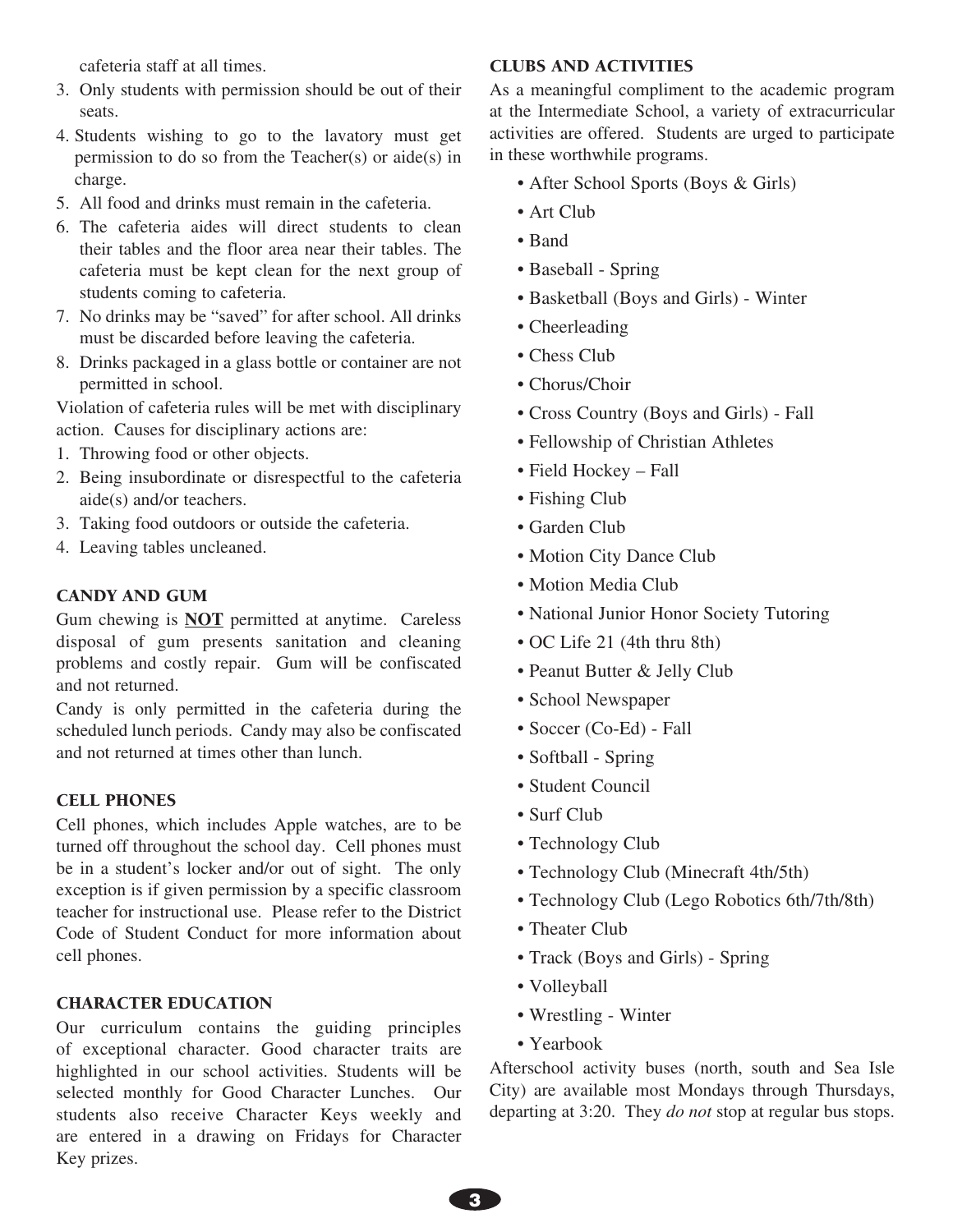#### CODE OF CONDUCT

If a student is referred to the Principal because of an alleged code of conduct violation, that does not constitute an alleged commission of a crime or offense. In other words, a student who violates the student code of conduct can be interviewed without a parent or guardian present or without their approval. Please know that the Administration does have the statutory provision to act "in loco parentis". Please also know that it is the student's responsibility to comply with the school's rules and regulations, and the Administrator has the responsibility to hold every student accountable for misbehavior inside of school, on the playground, and on the bus to and from school.

#### DANCES

Students in the 7th and 8th grades must be eligible in order to attend school dances. Dances will run from 7:00 PM to 9:00 PM. Students may leave early only with the permission of a parent. You must be in attendance at school the day of the dance. All school rules are in effect during dances. Pick up **must** be by 9:00.

#### **DETENTION**

There are three types of detention in our school.

A. Teacher Detention - assigned by the classroom teacher.

B. Administrative Detention - assigned by the Principal. The following procedures will be followed:

- 1. Administrative detentions are held Tuesday through Thursday from 2:25 until 3:20
- 2. The Administrative detention monitor is in charge at all times and is to be obeyed.
- 3. Failure to serve a detention as scheduled will result in further intervention according to individual student needs as well as automatic ineligibility for clubs, activities and sports.
- 4. Detention periods may be used for the purpose of independent study, homework or reading appropriate material.
- 5. Teacher and/or Administrative detention has precedence over all other school or recreational activities including athletic events.
- C. Alternative Educational Plan ("AEP")

Students assigned to AEP will complete writing assignments, homework, classwork, and other designated work.

#### DISCIPLINE

To guarantee a good social and educational climate, it is important that students understand that acceptable

standards of behavior will be expected at all times. Discipline will be administered when an individual's actions interfere with the right of teachers to teach and students to learn. Students are reminded that any teacher or staff member in the school has the right to correct unruly individuals at any place and at any time.

Students are expected to conduct themselves in an orderly, courteous manner at all times. The vast majority of the time, Intermediate School students will meet these expectations. However, in the event a student acts inappropriately, there will be consequences in order to make it clear that this behavior is not acceptable and will not be tolerated.

The philosophy of our discipline program can be summarized as follows:

- All students can behave appropriately.
- Misbehavior is a matter of choice.
	- A student must accept the responsibility for his/her actions.
	- Teachers have the right to teach.
	- Students have the right to learn.
	- No student shall prevent a teacher from teaching or a student from learning.

The program is intended to guide the student toward becoming a responsible and productive member of society in general and school in particular by:

- Rewarding acceptable and exceptional behavior.
- Discouraging inappropriate behavior through negative consequences.
- Assisting the student to eliminate inappropriate behavior through counseling.

Those students who choose to act in an acceptable manner may receive a variety of positive rewards such as:

- Verbal praise from his/her teacher
- Keys of Exceptional Character
- Honors/ Distinguished Honor Roll
- Eligibility for clubs, activities, sports, dances, etc.

## DRESS CODE

Ocean City has always felt that good taste in personal attire and good grooming on the part of its pupils plays a major role in creating the type of overall school atmosphere which is conducive to a positive educational experience. While styles do change, the administration reserves the right to require that a pupil's appearance be in good taste and in accordance with those principles that encourage good health habits. Pupils are required to wear clothing that is not dangerous, distractive, or indecent. In classes where long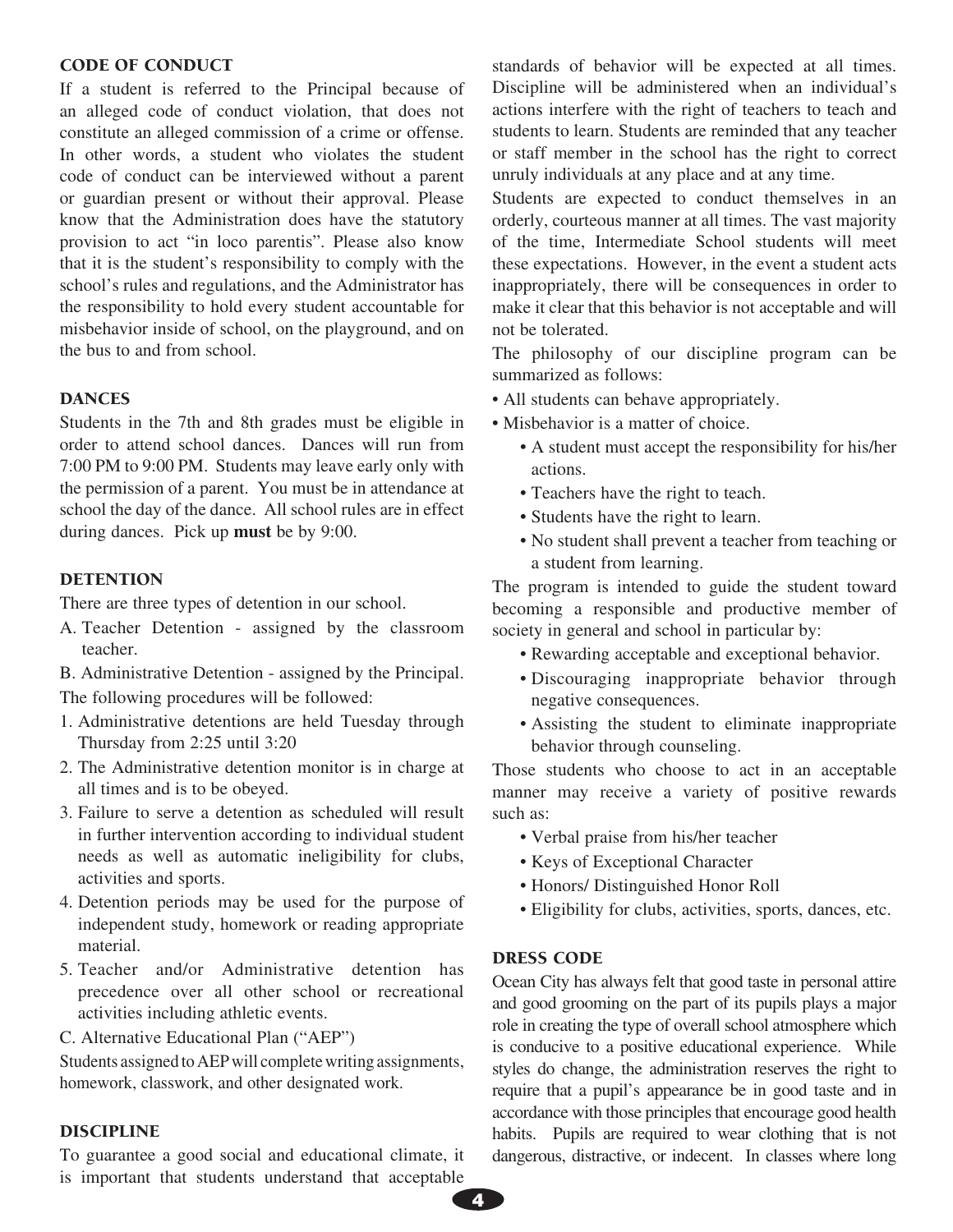hair or clothing would be a hazard, all pupils are expected to comply with the rules established by the administration and instructor to prevent possible injury. Pupils must always wear some type of shoes, sneakers, or sandals.

Pupils will not wear:

- 1. Any apparel or accessory with offensive, bias, or profane material on it or refer to drugs, sex, alcohol, tobacco products (as determined by administration).
- 2. Cut-off shirts or blouses, tube tops, muscle shirts, halter, one-strap, or backless tops.
- 3. Shirts, blouses, skirts, shorts, or pants exposing the midriff or worn below the natural waist.
- 4. Hats, hoods, scarves, bandanas, or other headgear.
- 5. Clothing which is designed for beachwear (bathing suits, etc.).
- 6. Undergarments or pajamas worn as outerwear (including bedroom slippers).
- 7. Sunglasses.
- 8. Outercoats or jackets of any length in the cafeteria.
- 9. Chains, cords, spiked jewelry, or ropes, regardless of intended use.
- 10. Excessively (above mid-thigh) short skirts and / or shorts.

The administration reserves the right to determine the appropriateness of a pupil's attire. A pupil found to be in violation of the dress code may be sent home, required to change, subject to disciplinary action, and / or referred to a counselor.

## EARLY DISMISSAL

Students who want permission to leave school early shall comply with the following instructions:

- 1. A note from the parent/guardian shall be presented to the Attendance Office before homeroom period.
- 2. The homeroom teacher will give the student permission to take the note to the Attendance/Main Office where an Early Dismissal Slip will be issued.

No pupil shall be permitted to leave prior to the regular school hours of dismissal unless accompanied by a parent or adult designated by the principal or the parent. The adult is to report to the Main Office, where a signature will be required for early dismissal.

## ELIGIBILITY POLICY

Students participating in any school sponsored activity must be in compliance with the following requirements as established by the Board of Education:

Eligibility requirements apply to all non-credit student activities such as all athletic teams, cheerleading, band, choir, dramatics, publications, student council, dances, safety patrol and all allied clubs or activities.

- 1. Students are ineligible during their suspension. The student may not practice or participate in any extra curricular activity during the suspension period. In the event of an out-of-school suspension, conduct probation begins on the first day back from the OSS. *Conduct probation* can range from 10 – 30 school days and/or removal from subsequent school sponsored event or events.
- 2. *Academic ineligibility* (12 days) may also occur on the day report cards are issued. A student becomes ineligible when they receive 2-F's (failures) in any subject, including electives and physical education, or 2-3's in citizenship.
- 3. *Dance eligibility:* students must attend school on the day of the dance to be eligible for participation in school dances, unless out for a school sponsored event. Students missing any class periods on the day of a dance must have legitimate and documented reason. Only students from the Intermediate School who are academically and behaviorally eligible may attend school dances.

## EMERGENCY CLOSING

It may be necessary to close school and/or dismiss pupils during the day due to a building emergency **or** inclement weather. Students should know what to do in case parents are not home when they arrive. **Emergency school closings will be posted on the OCSD website, and email and text alerts will be sent through SwiftK-12.** 

#### EXCUSE FROM CLASS

During the time classes are in session, no student will be allowed in the hall without the appropriate hall pass. A pass must be obtained from a classroom teacher before any student is permitted to go to the restroom, library, nurse or other school office.

#### FIRE & SECURITY DRILL RULES

Students are to follow teacher directions in exiting the building or remaining in the building for lockdowns. Students are to walk while exiting, keeping hands to themselves with no talking. The complete procedure to be used during fire drills and security drills will be outlined by the teachers.

# GENERAL SUGGESTIONS TO PARENTS

• Encourage your child to come home immediately after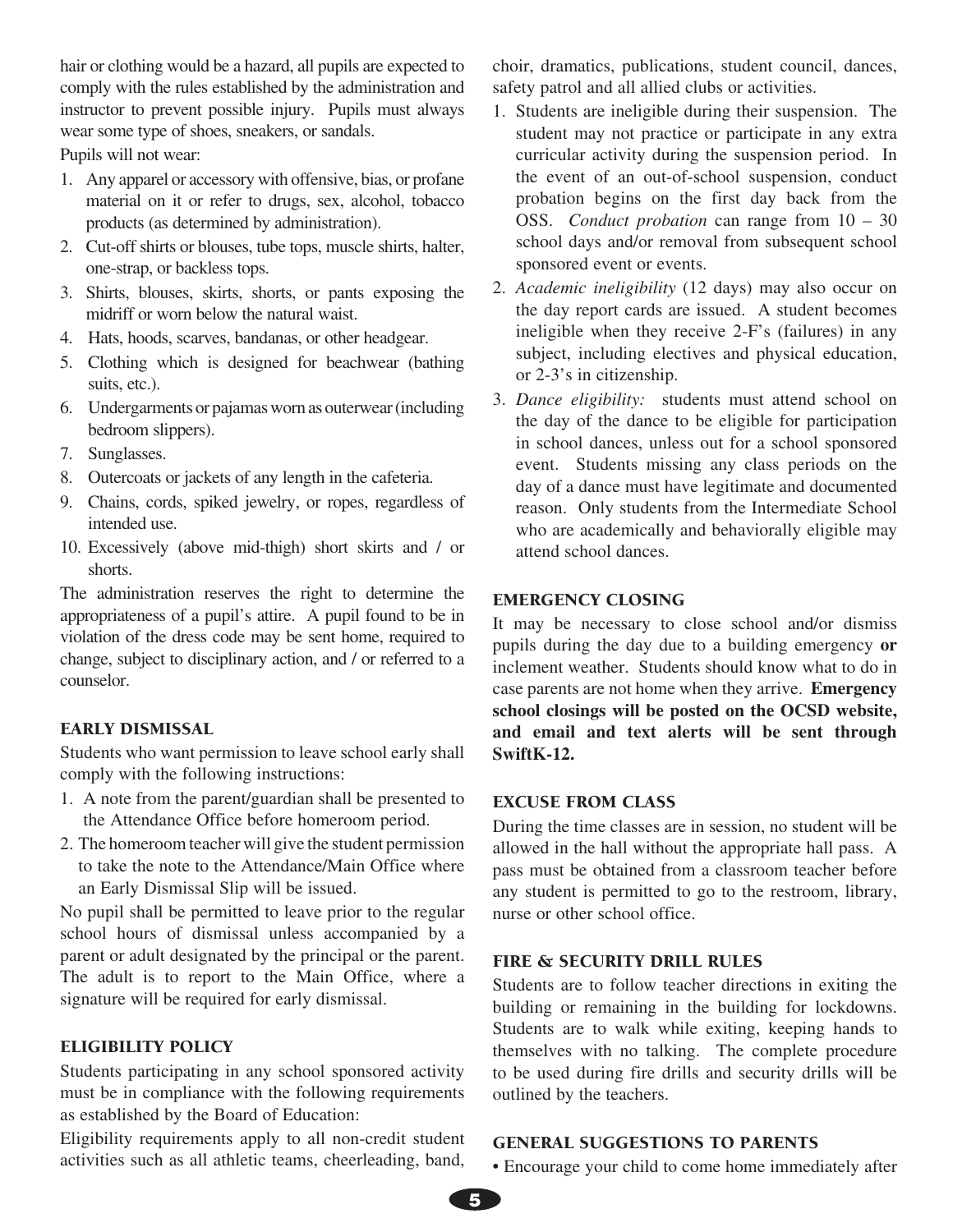school is dismissed.

- Please do not phone your child during school hours; call the main office in the event of an emergency.
- Your child is not permitted to bring dangerous or distracting articles to school, such as guns, knives, water guns, toys, radios, jewelry, electronic equipment, etc. Sixth, seventh and eighth grade students may store electronic devices in lockers at the student's risk.
- Place names on all articles of outer clothing gloves, hats, caps, sweaters, raincoats, etc.
- Instruct your child never to converse with or accept a gift from a stranger, never to get into a car with a stranger and never open an outer school door for a nonstaff member.
- Your child must have plenty of sleep each night to do well in school.
- If there is something that you want to know about school, if something has happened at school that worries you or your child, if there is a misunderstanding, or if you need more information for any reason contact your child's teacher, counselor or the principal.
- Visit our school when appropriate. It is highly desirable that you attend the various meetings arranged by the PTA. If you wish to confer with a teacher, please call the school and make an appointment. Parent/Teacher conferences are in October.

## GUIDANCE AND COUNSELING ASSISTANCE

A guidance counselor is available to all students. The counselor may be reached at 399-5611, ext. 5438 or by scheduling an appointment thru the guidance secretary.

## HALL CONDUCT

Students are expected to act in a proper manner during class changes and in the hallways. No loud talking, running, pushing, horseplay or shoving. Keep your hands to yourself at all times. Students will **keep to the right** while passing to classes.

## HEALTH SERVICES

A nurse is available for care of any ill or injured student. No care beyond first aid will be provided. Students are to report to the nurse's office with a pass, except in the case of an emergency. During the school year there are specific screenings that will be completed to identify problems, to track growth & development and to comply with NJ State Law.

- Height/Weight/Blood Pressure measurements
- Vision and hearing screenings
- Scoliosis (curvature of the spine) screenings
- Checks for pediculosis (head lice) as per OC BOE policy #8454

If a problem is identified during the screenings the parents will be notified. Referral and follow up is the responsibility of the parent/guardian and family physician.

#### HOMEWORK

You will have homework daily. There are several reasons for homework:

- To provide extra practice on learned skills.
- To provide further learning in areas covered in the classroom.
- To provide your parents with an opportunity to see what you are studying and how well you are doing.

**Each student will be provided with a Daily Homework Journal. Lost homework journals must be replaced at the expense of the student or parent/guardian.**

#### LIBRARY MEDIA CENTER

The library promotes quality literature for book reports and recreational reading. The collection is being developed to reflect the needs of the curriculum and the needs and interest of middle school students. Students are expected to respect these valuable materials, to return borrowed book and magazines on time, and to be held financially responsible for replacement or repair of lost or damaged materials.

The library is open daily from 7:40 A.M. to 2:20 P.M. for borrowing and returning books. Students may use the library from 7:40 A.M. to 2:15 P.M., but must always have a pass.

Students should remember that the library is a place for browsing, reading, getting and returning books or doing research. Pupils who create disturbances in the library will lose library privileges. Each student is responsible for any material he/she borrows from the library and must pay for any lost books. Each student is responsible for any material he/she borrows from the library and must pay for any lost **or damaged** books.

## LOCKERS (6th, 7th and 8th Grade)

Each student will be assigned a hall locker at the beginning of the year. Hall lockers have built in locks - no other locks may be used. It is the responsibility of each student to keep lockers neat and clean. Locker combinations should not be shared with other students for any reason. Additionally, after opening the lock,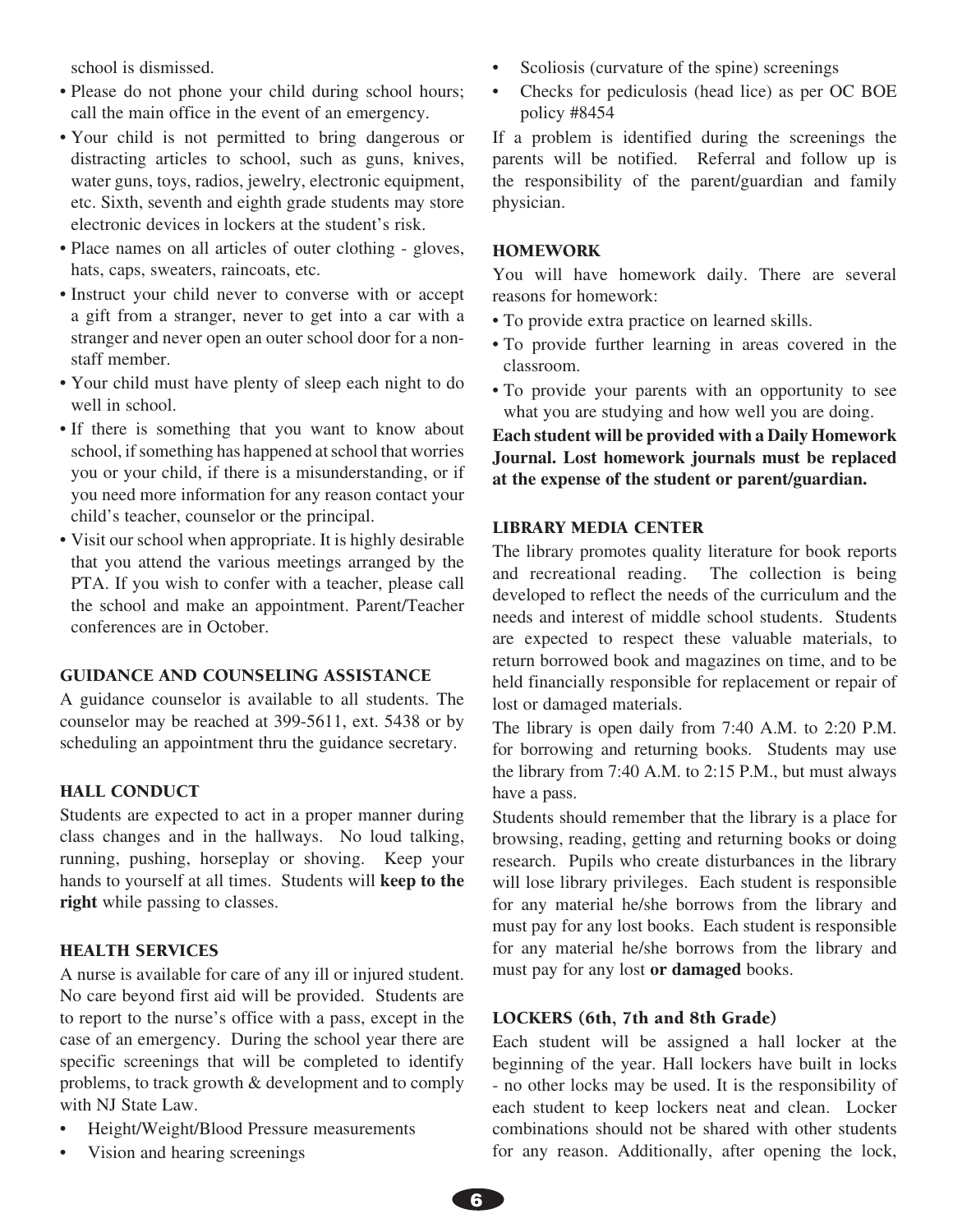the dial should be moved several numbers to keep it from opening automatically when closed. Parents: please emphasize to your child that lockers are to be maintained in proper working order. Any problems should be reported to the Principal. Also, sharing combinations increases the chance of items being stolen from the locker. DO NOT leave your locker unlocked ("popped")!

Students may go to their lockers before or after school, before or after lunch and before or after gym. Other times, students may go to their lockers with a valid pass signed by a teacher. Lockers are the property of the school and may be inspected at any time by school officials for just cause and without notification or permission.

The Intermediate School is not responsible for the loss of any item from a school locker. Fourth and fifth grade students are not permitted in locker area.

#### LOST AND FOUND

Lost articles may be found in the Multipurpose Room, with the exception of jewelry, watches, keys, eye glasses, wallets and pocketbooks. These items will be in the main office. Each year lost clothing, jackets, etc. are never claimed. Please emphasize with your child they need to check often our Lost and Found if something is missing. We donate to charity unclaimed items several times during the school year.

## LOST OR DAMAGED BOOKS

Students are held responsible for all books issued to them. Any student who loses a book or is not in possession of a book for any reason, must report the loss to the subject teacher who issued the book. A replacement book will be issued and the student will be responsible for payment of the lost book. Students who damage or deface any school textbook(s) will also be held financially responsible for the replacement of the item.

#### LUNCH INFORMATION

A free/reduced lunch program is available. We have a computerized point of sale system that allows parents to pre-pay in any amounts. Students are encouraged to bring pre-payments to the cafeteria on Monday morning or it may be done online.

#### MEDICATIONS

The Ocean City Board of Education policy allows the administration of medication to pupils during school only when failure to take such medicine would jeopardize the health of the pupil, or the pupil would not be able to attend school if the medicine were not made available to the pupil during school hours. The State of New Jersey has very specific guidelines for the administration of medication in school.

The administration of medication in the school should be avoided whenever possible. **Unless a physician prescribes medication, they will not be allowed in the school, this inlcudes over the counter products.** However, if medications are prescribed, only the school nurse may administer them with a written request by the physician and written consent by the parent/guardian. The medication must be brought to school in the original prescription bottle and properly labeled. You can obtain an extra bottle for school use from your pharmacy. No medication will be transported back and forth from home to school.

Any student in question of being under the influence of any unauthorized drug will be mandated to see a doctor immediately for a drug screening and transported by a parent/guardian.

#### PARENT CONFERENCES

Parents are welcomed and encouraged to come to school to talk with teachers. Appointments must be made to coincide with the teachers' schedules. This should be done through the Guidance Office. Please call 609- 399-5611, ext. 5417 to set up the conferences. Formal conferences are scheduled once during the school year in October.

#### PERSONAL PROPERTY

Students are advised against bringing large sums of money or items of considerable value to school. The school cannot assume the responsibility for broken, lost or stolen items. Lost or missing items should be reported immediately to a teacher and/or administrator.

Audio players, radios, record players, water guns, electronic games, walkman, etc. are not permitted in school. These items will be confiscated by teachers and placed in the main office. They may be claimed by your parents. The school is NOT responsible for lost or stolen electronic equipment. They MUST be kept in lockers.

*Cell phones* are never permitted to be turned on while in school. Cell phones are to be secured in student lockers until the end of the day. Phone calls can be made in the main office, if an emergency arises. Cell phones will be confiscated if they are used or the phone rings in school. It must also be stressed that there is no camera use or texting during the school day. Headphones, cell phones, etc. are not to be used until a student exits the building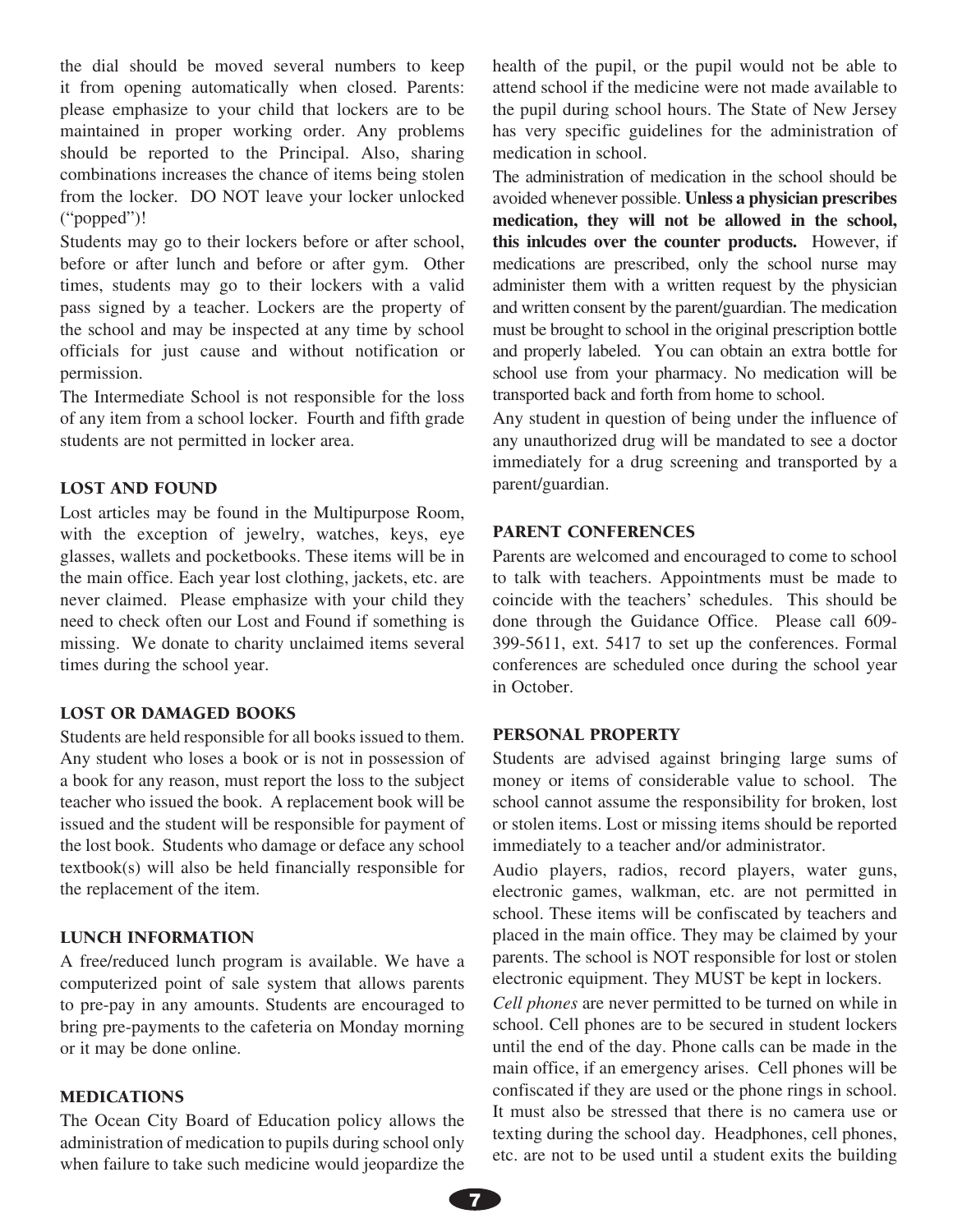or arrives at their after school activity. The Main Office may hold a cell phone until a parent or guardian picks it up.

Any student apprehended with firecrackers, noisemaking devices, smoke bombs, knives, guns, etc., will be subject to disciplinary action and prosecution.

Students may not bring items to school for the purpose of selling to students. Such items will be confiscated and returned only to parents.

#### PHYSICAL EDUCATION CLASS

Dress Code – Students must change-out for each class. Students out of uniform will be considered unprepared for class. PE uniform should consist of:

- Plain White T-Shirt (suggested)
- Plain Black Shorts (suggested)
- Athletic Sneakers with Socks

PE clothes are not to be worn to school or under school clothing. No sports uniforms may be worn. No jewelry, gum/food, toys, electronics or other personal items are permitted in class.

Medical Excuses – Any student requiring an excuse from PE will need a physician's note that must include the following:

- Student's name
- Physician's name on letterhead
- Reason for excusal
- Excusal **start** date and **end** date ("Until Further Notice" is not acceptable)
- Signed and stamped with MD's office stamp

Students may have a **one day pass** with a note from home. All gym excusal notes must be submitted to the nurse's office.

#### PROMOTION AND RETENTION

Students shall be promoted from one grade level to the next if they have attained a reasonable level of proficiency in prescribed subject matter. Parents will be informed if the student is having difficulties. Students may be eligible to attend summer school to offset retention possibilities. This will be a team decision.

## REPORT CARDS

Report Cards of students' progress can be accessed online quarterly. Interim grade reports are accessed online midway through each grading period. The most effective communication regarding a child's progress is a phone call or email to the teacher or a parent/teacher(s) conference.

| <b>OCIS Grade Scale</b> |          |            |                |  |
|-------------------------|----------|------------|----------------|--|
| $A+$                    | 98-100   | P          | Pass           |  |
| $\mathbf{A}$            | 95-97    | F          | Fail           |  |
| $A -$                   | 92-94    | T          | Incomplete     |  |
| $B+$                    | 89-91    | <b>Cit</b> | Citizenship    |  |
| B                       | 86-88    | O          | Outstanding    |  |
| $B -$                   | 83-85    | S          | Satisfactory   |  |
| $C+$                    | 80-82    | U          | Unsatisfactory |  |
| $\mathbf C$             | 77-79    |            |                |  |
| $C -$                   | 74-76    |            |                |  |
| $D+$                    | 71-73    |            |                |  |
| D                       | 68-70    |            |                |  |
| $D-$                    | 65-67    |            |                |  |
| F                       | $0 - 64$ |            |                |  |

#### SCHOOL DAY

The school day for students begins at 7:40 A.M. and ends at 2:20 P.M. Due to supervisory schedules, students will not be permitted in school before 7:35 A.M., unless prior permission has been given by the principal. Upon arrival, students shall report to their designated supervisory areas. Sixth, seventh and eighth grade students shall go to their grades' locker areas and then immediately to homeroom.

Student dismissal will be at 2:20 P.M. All buses leave promptly at 2:25 P.M. full days and 12:15 P.M. on early dismissal days. Students involved in after-school activities are to remain in their assigned areas with an adult.

#### SCHOOL PROPERTY

Pupils must realize that the school building (and its contents), grounds, and other facilities for their education are paid for out of the general tax funds. Damaging in any way or destroying such property is inexcusable and the parents/guardians will be held financially responsible for replacement of the damaged property. Not fulfilling financial obligations may cause students to be ineligible to participate in school activities or any other penalties deemed appropriate by administration.

#### SKATEBOARDS/ROLLER BLADES

Skateboards or rollerblades used as a method of transportation is a parental/student decision. However, skateboards or rollerblades may not be used in any part of the school building or on school grounds. They may be carried and placed in a student locker or area of a classroom designated by the teacher. Violation of this policy will cause the skateboards or rollerblades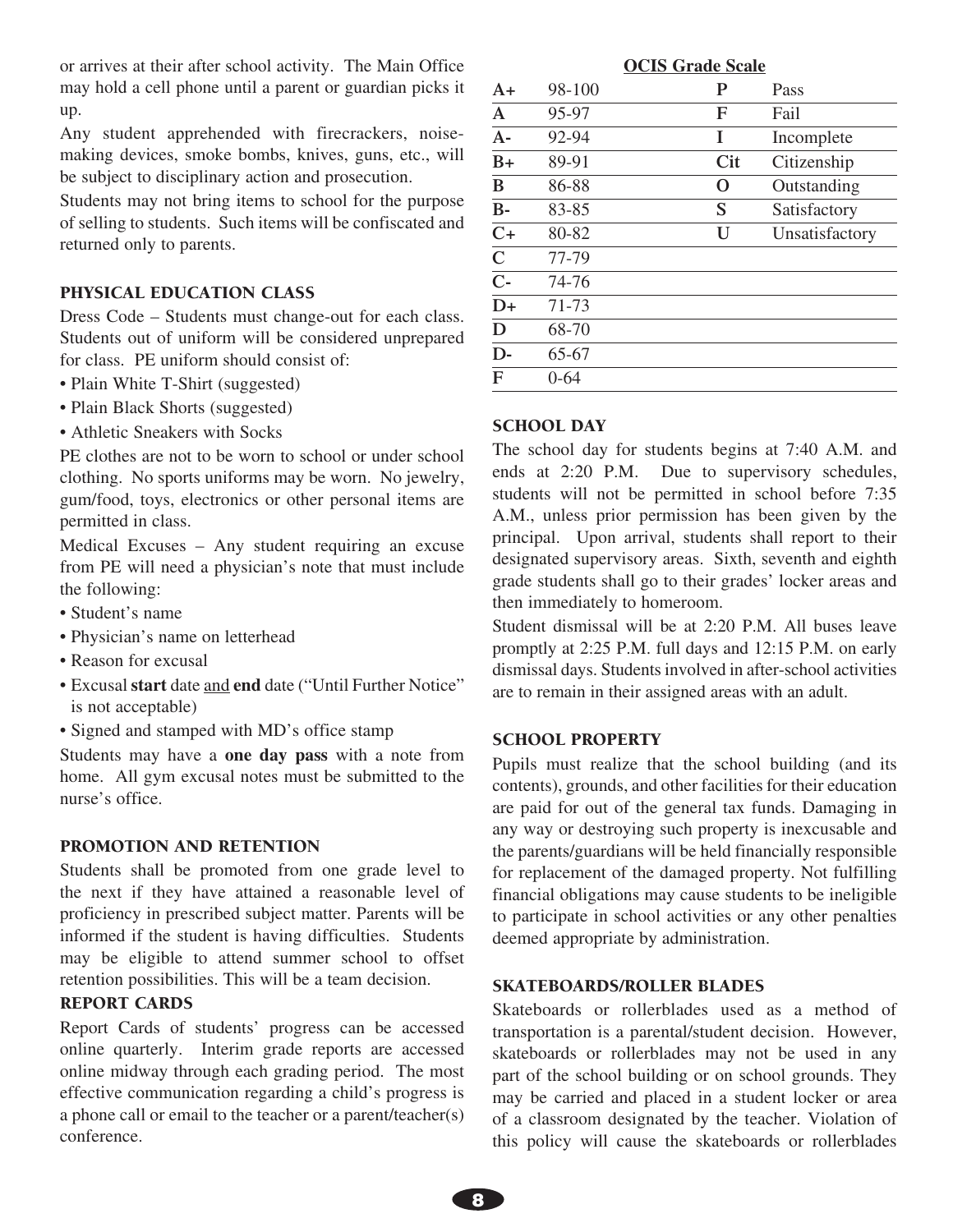to be confiscated and returned only to a parent. Any damage caused by skateboards or rollerblades will be the responsibility of the student and parent.

Skateboards are not permitted on the school bus.

## SMOKING

Students are not permitted to smoke, "vape" or use tobacco products at any time in the school building, on the school grounds or within the area surrounding the school grounds. This applies to all school sponsored activities as well as the regular school day. Violation of this rule constitutes a serious offense and a possible suspension from school. Also, adults may not smoke or use tobacco products anywhere on school grounds.

#### STUDENT DISMISSAL PLAN

All students that are in the transportation area will receive busing. These students load the buses in the front of the building from  $2:20 - 2:25$  P.M. on full days and from 12:10-12:15 P.M. on early dismissal days, under teacher supervision.

All students who are picked up by private vehicles are to exit the school, walk through the basketball courts to the vehicles parked on Haven Avenue. This is under teacher supervision. All students not picked up by 2:35 P.M. on full days and 12:25 P.M. on early dismissal days are escorted to the Main Office. Anyone needing special assistance must wait in the Main Office for parent pickup.

All students who ride bikes are required to wear helmets and walk their bikes off the property via Bay or Haven Avenues. All bikes must be locked in the designated area utilizing the bike racks.

All students walking from school may depart via Bay or Haven Avenues as soon as the dismissal bell rings. Students are encouraged to use crosswalks and the crossing guard.

*Activity/3:20 Dismissal:* The Ocean City Intermediate School has afterschool activity buses on most Mondays through Thursdays. Students may be picked up by vehicles *out front* by 3:20 P.M. or they will be placed on the afterschool activity bus that pulls away at approximately 3:30 P.M. All designated walkers and bicyclists leave immediately upon the 3:20 P.M. activity dismissal. The Main Office is open until 4:00 P.M. for any questions and concerns.

All afterschool activities require a permission slip with pick-up requirements stated and parent signature. Students riding the bus must obtain a bus pass.

#### STUDENT SALES

Students are prohibited from conducting any sales in school except when they are part of a Board approved school activity.

# STUDENTS TRANSPORTED TO SCHOOL BY PARENTS

Parents who drive students to school are reminded that during the morning bus time - 7:30 - 7:45 A.M. - and the afternoon bus time - 2:00 - 2:30 P.M. - motor vehicles are not permitted in the front driveway regardless of the weather.

Parents must drop off or pick-up students on Haven Avenue directly behind the school. There is a safe drop-off/pick-up zone on the "west side" of the street. Students may use the gates to enter our back playground and walk directly to the school. The back doors will be open at this time. Also, Bay Avenue in front of the school is a "No Stopping or Standing" area. Be safety conscious! Do not drop-off or pick-up your child in our driveway during the bus hours or on the street in front of the school. Violators may be subject to police action.

#### **TARDINESS**

If you arrive late to school, report to the Main Office for a late slip. After your third lateness in a marking period, a detention may be assigned. Students who exhibit habitual lateness to school will be subject to further discipline and/or court action may be taken by the administration. Only a note from a doctor can excuse lateness.

## **TELEPHONES**

The telephones in the building are for emergency use only. Students are not allowed to use the office phones during the school day except in cases of emergency. In all cases, you may not use the telephone in the office without the permission of office personnel.

#### **TEXTBOOKS**

Books are assigned to a student for his/her personal use. Textbooks must be covered and kept in a locker or desk when not in use to avoid damage or loss. Each student is responsible for the care and protection of books and will be required to reimburse the school for damage beyond normal wear and usage of the book.

#### **VISITORS**

All visitors to the Intermediate School must sign in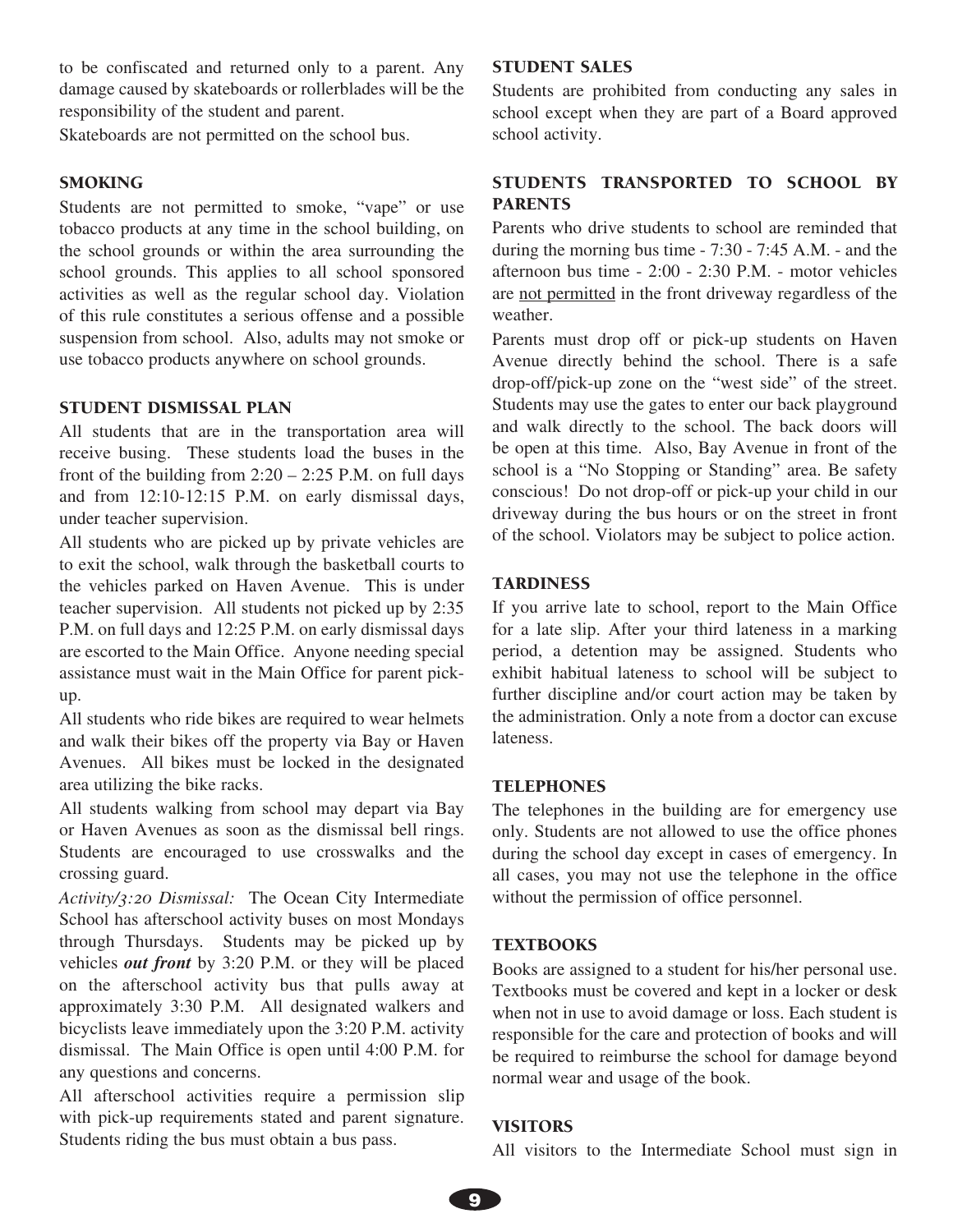upon entering the building and receive a Visitor's Pass. Students are not permitted to have visitors during the school day. Visitors are not to visit any classroom or teacher without a pass from the main office.

# OCEAN CITY PUBLIC SCHOOLS STATEMENT OF NON-DISCRIMINATION

The Ocean City Board of Education is cognizant of the need to implement Title VI of the Civil Rights Act of 1964, the Federal Department Regulation (4SCFR part 80) Title IX of the Education Amendments of 1972, Title VI New Jersey Administrative Code, and Section 504 of the Rehabilitation Act of 1974.

The Ocean City Board of Education affirms its responsibility to ensure all students in the public schools of Ocean City equal educational opportunity and all employees equal employment opportunity regardless of race, color, creed, religion, sex, ancestry, national origin, social or economic status, or handicap. To fulfill this responsibility, the Board shall establish a program to review, and modify as may be necessary, its present school and classroom programs and employment/ contract practices.

# STUDENT GRIEVANCES

Any student who feels that he/she has been discriminated against on the basis of sex and/ or race will use the following procedure to resolve the complaint:

- 1. Student must complete a Title IX grievance form within thirty (30) days of the alleged discrimination. Copies of the form are available from the following persons.
	- A. District Affirmative Action Officer
	- B. Superintendent of Schools
	- C. School Principal
- 2. Within five (5) days of receiving the grievance the Affirmative Action Office, Superintendent, and the respective building Principal will meet with the grievant and any responsible person(s) to discuss the matter.
- 3. If the aggrieved person is not satisfied with the disposition of the grievance he/she may request that the Affirmative Action Officer present the grievance to the full Affirmative Action Committee. The committee will meet within ten (10) days of such request and hold a hearing in which all parties may testify.
- 4. Within five (5) days after this meeting the grievant will receive a written reply from the Affirmative

Action Committee.

5. If the grievant is not satisfied with the disposition of the case, within five (5) days he/she should, by written request instruct the Affirmative Action Officer to forward all appropriate materials concerning the complaint to the County Superintendent of Schools, who will assume responsibility for processing the case.

## SUBSTANCE ABUSE POLICY

The Ocean City Board of Education recognized that the misuse of drugs is a serious problem with legal, physical and social implications for the entire school community. As the public educational institution for this area, the schools should strive to prevent drug abuse and to help drug abusers by educational, rather than punitive, means.

For the purpose of the policy, "drugs" shall mean:

- 1. All dangerously controlled substances as so designated and prohibited in N.J.S.A. 24-:21-1 et seq., including anabolic steroids.
- 2. All chemicals which release toxic vapors as defined and prohibited in N.J.S.A. 2A: 170-25.9.
- 3. All alcoholic beverages.
- 4. All over-the counter medications that are ingested in quantities in excess of the recommended dosage.

The use, possession or distribution of any form of drugs or narcotics is prohibited in school buildings, on school grounds or at activities sponsored by the school, both on-campus and off-campus. In addition, all members of the professional staff shall be informed of their responsibility to report to the building administration any pupil suspected of being under the influence of drugs.

The Student Assistance Program (S.A.P.) shall provide evaluation services for pupils who are affected by drug or alcohol use, including assessment and procedures.

The Student Assistance program shall provide for treatment services as defined in

N.J.A.C. 6: 29-9 for pupils who are affected by drug and alcohol abuse, including:

- 1. Instruction and counseling services, and;
- 2. Referral and support services for pupils who are in care or returning from care from drug and alcohol dependency.

## REQUEST FOR ASSISTANCE

A. A student may request counseling for any substance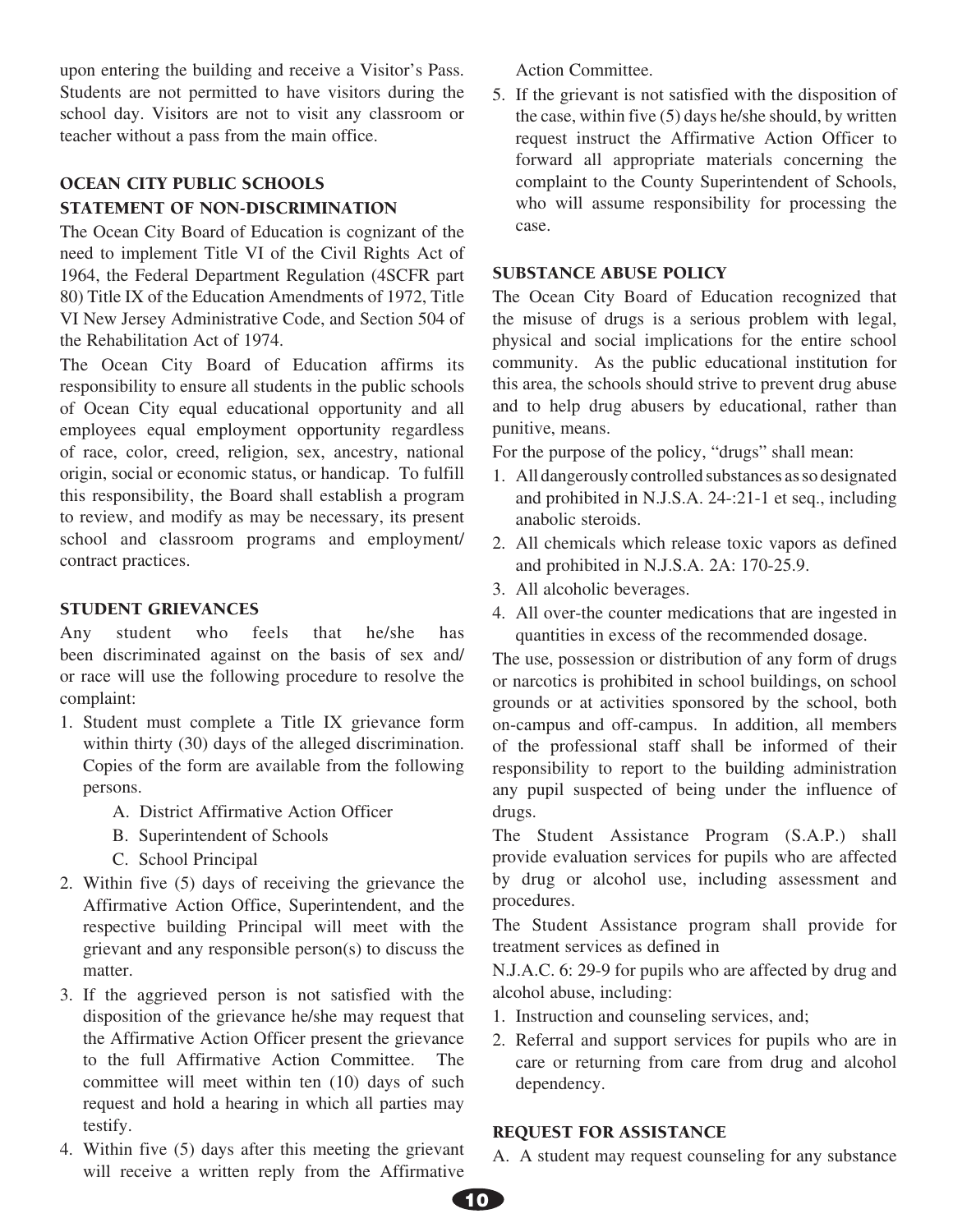abuse problem. This will not be considered a first offense and the situation will be held in confidence. The degree of counseling shall be determined by the Student Assistance program counselor and/or other counselors involved.

B. A staff member or a student's peer may request counseling on a student's behalf. This referral will not be considered a first offense and the situation will be held in confidence. A minimum of three counseling sessions with the Student Assistance Program counselor will be scheduled.

# INTERVENTION PROCEDURES FOR STUDENTS SUSPECTED TO BE UNDER THE INFLUENCE

Whenever it appears to any teaching staff member, school nurse of other member of the educational staff, of any of the schools in the Ocean City School District, that a pupil may be under the influence of a controlled dangerous substance, as defined by the New Jersey Statutes, or any chemical (which includes alcohol,) or chemical compound which releases vapors or fumes, causing a condition of intoxication, inebriation, excitement, stupefaction or dulling of the brain or nervous system, this situation shall be reported to the school nurse and to the building principal, or in his/her absence, his/her designee.

Whenever any other employee of the Ocean City School District believes that a student is under the influence of a controlled dangerous substance or any chemical (which includes alcohol) or chemical compound as aforesaid, that staff member shall immediately report their belief to a member of the educational staff of the school district. Any person who reports a pupil to the principal or his/ her designee in compliance with the provisions of the subsection shall not be liable in civil damages as a result of making such a report as specified by N.J.S.A. 18A: 40-4.2. Upon receiving such report, the building principal shall initiate, in instances involving controlled dangerous substances and/or alcohol, or when there is any doubt regarding the nature of the substance affecting the pupil, the following procedures:

- A. Notify the parent or guardian of the student and the Superintendent of Schools.
- B. Remove the pupil to a protective environment for observation in care of the school nurse or doctor. The building principal shall request the assistance of the school nurse or doctor in assessing the physical state of the pupil. This should not be construed to limit or condition the right of a district Board of Education to seek emergency medical assistance for

a pupil when acting in loco parentis and as an agent of the parent or guardian for the welfare of the pupil.

- C. 1. Upon notification from the school, the parent/ guardian must make arrangements to have the student picked up from school and examined by a physician within two (2) hours. This examination may be by a doctor selected by the parent or guardian, or, if such doctor is not immediately available, that he/she shall arrange for the pupil to be transported to the Emergency Room of Shore Memorial Hospital, Somers Point, NJ. IT MUST INCLUDE A URINALYSIS AND/OR BLOOD TESTS FOR SUBSTANCE ABUSE.
	- 2. If a parent or guardian cannot be reached within one hour or cannot arrange for the examination in two (2) hours, the student shall be transported to Shore Memorial Hospital for said exam and testing to ensure his/her medical well being.
	- 3. In the event that this occurs within one (1) hour of the end of the school day and a parent/guardian cannot provide transportation, the student will not be permitted to leave the school building without a parent/guardian and will be transported to Shore Memorial Hospital.
	- 4. Whenever a student who appears to be under the influence of a controlled dangerous substance leaves the building without authorization, the police will be notified.
- D. The student shall not be permitted to resume attendance at the school until he/she has submitted to the building principal a written report from his/ her personal physician or the physician who initially examined him/her. This report must certify that he/ she is able to return and must include a urinalysis and/ or blood test that shows he/she is clear of any "drugs" as outlined on page one.
- E. In the Instance where results of urinalysis and/or blood tests are not available within 24 hours, the student may return to school, providing he/she has a note from a physician indicating that the appropriate tests have been done.
- F. UPON RECEIPT OF THE REPORT, IF THE DIAGNOSIS IS POSITIVE:
	- 1. FIRST TIME Five (5) day suspension from school.

The student upon returning to school must report to the Student Assistance Counselor or designee for three required sessions. Contact will be made by the counselor to the parent regarding the situation. Additional sessions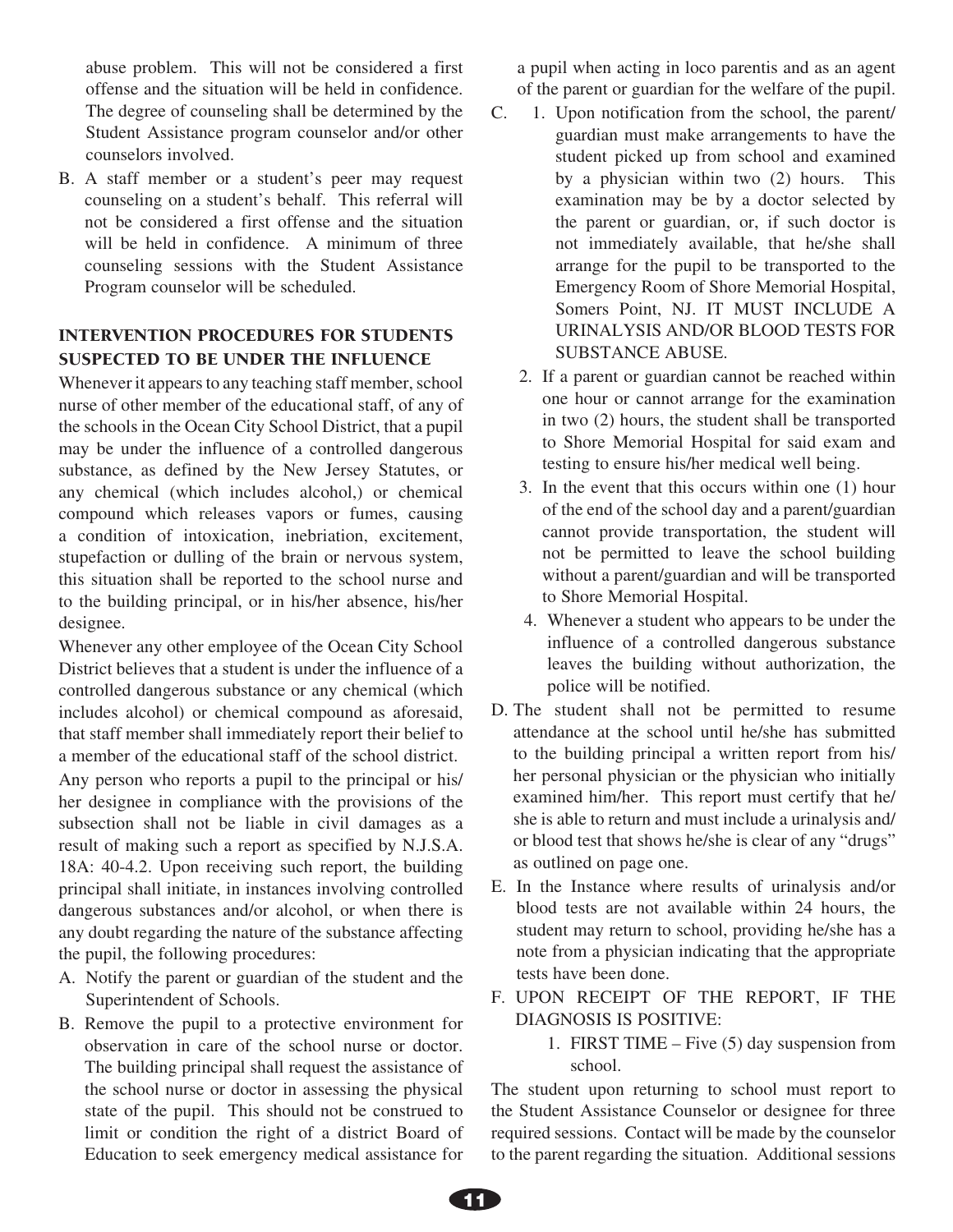and/or referrals to other services may be recommended by the counselor.

> 2. SECOND TIME – Ten (10) day suspension from school. When a student returns to school, he/she is required to be accompanied by a parent/guardian. They, in turn, are required to meet with the principal/assistant principal and the Student Assistance Counselor or designee. The parent is informed of the treatment which is needed and an appropriate outside referral is made.

G. While the pupil is at home because of the medical examination or after his/her return to school, the school may require additional evaluation for the purpose of determining the extent of the pupil's alcohol or other drug use and its effects on his/her school performance.

- H. Failure to comply with this policy will result in a 5 day suspension and referral to the Student Assistance Counselor.
- I. Refusal or failure by a parent to comply with the provisions of N.J.S.A. 18A;40A-12 shall be deemed a violation of the compulsory education (N.J.S.A. 18A:38-25 and 18A; 38-31) and/or child neglect (N.J.S.A. 9:6-2 et seq.) laws.

## POSSESSION AND/OR SELLING OF DRUGS AND/ OR ALCOHOL INCLUDING STERIODS:

- A. Student's desks and lockers are subject to inspection at all times by duly authorized school officials.
- B. Any student caught using, in possession of, or selling a drug/alcohol will be subject to the provisions of this policy A-I and immediately suspended from school. The building principal will notify the Superintendent of Schools prior to contacting the student's parent/ guardian and appropriate law enforcement agencies. School personnel will cooperate with the police in the prosecution of such a student.

REMINDER: Suspension involves a period of ineligibility during the days of suspension. Suspended students may not take part in any extra curricular activities of the school. These procedures will affect all school related activities. This follows for In-School and Out-of-School Suspension.

# PASSIVE ALCOHOL SENSOR (PAS)

The PAS is a non-invasive device. Many of the sensors look similar to a flashlight or microphone. It is used to detect the presence of alcohol. The administration may elect to utilize a PAS at co-curricular and extra curricular functions such as dances.

- a. If a student registers a positive PAS reading, they will be retested after fifteen minutes (manufacture's recommendation).
- b. If the PAS reading is positive a second time, the Substance Abuse policy is put into effect, meaning: parents are contacted; the student is released to the custody of their parents; student is checked by physician and tested, if that test is positive student is suspended and is referred to the SAC per BOE policy.

c. The PAS test is used to establish a high degree of "reasonable suspicion" or the parent/guardian may elect to accept the PAS reading and all conditions in the Substance Use Policy specifically under: F. "Diagnosis is Positive."

## FERPA PARENTAL NOTICE

In accordance with No Child Left Behind Act of 2001 (NCLB), parents and eligible students have the right to inspect educational records under the Family Educational Rights and Privacy Act (FERPA).

Specifically:

- Inspect and review records
- Request amendments to records
- Rights to consent to disclosures
- Rights to file a complaint
- Additionally:
- FERPA allows districts to release records in health and safety emergencies.
- FERPA does not cover security camera images and personal observations.

For more information, please contact the office of the superintendent.

# *Ocean City Board of Education Policy #5512 Harassment, Intimidation, and Bullying (HIB) And*

*Ocean City Board of Education Regulation #5512 Harassment, Intimidation, or Bullying Investigation (HIB) Procedure*

*The HIB Policy and Investigation Procedure are found on www.oceancityschools.org*

The Board of Education prohibits acts of harassment, intimidation, or bullying of a pupil. A safe and civil environment in school is necessary for pupils to learn and achieve high academic standards. Harassment, intimidation, or bullying, like other disruptive or violent behaviors is conduct that disrupts both a pupil's ability to learn and a school's ability to educate its pupils in a safe and disciplined environment. Since pupils learn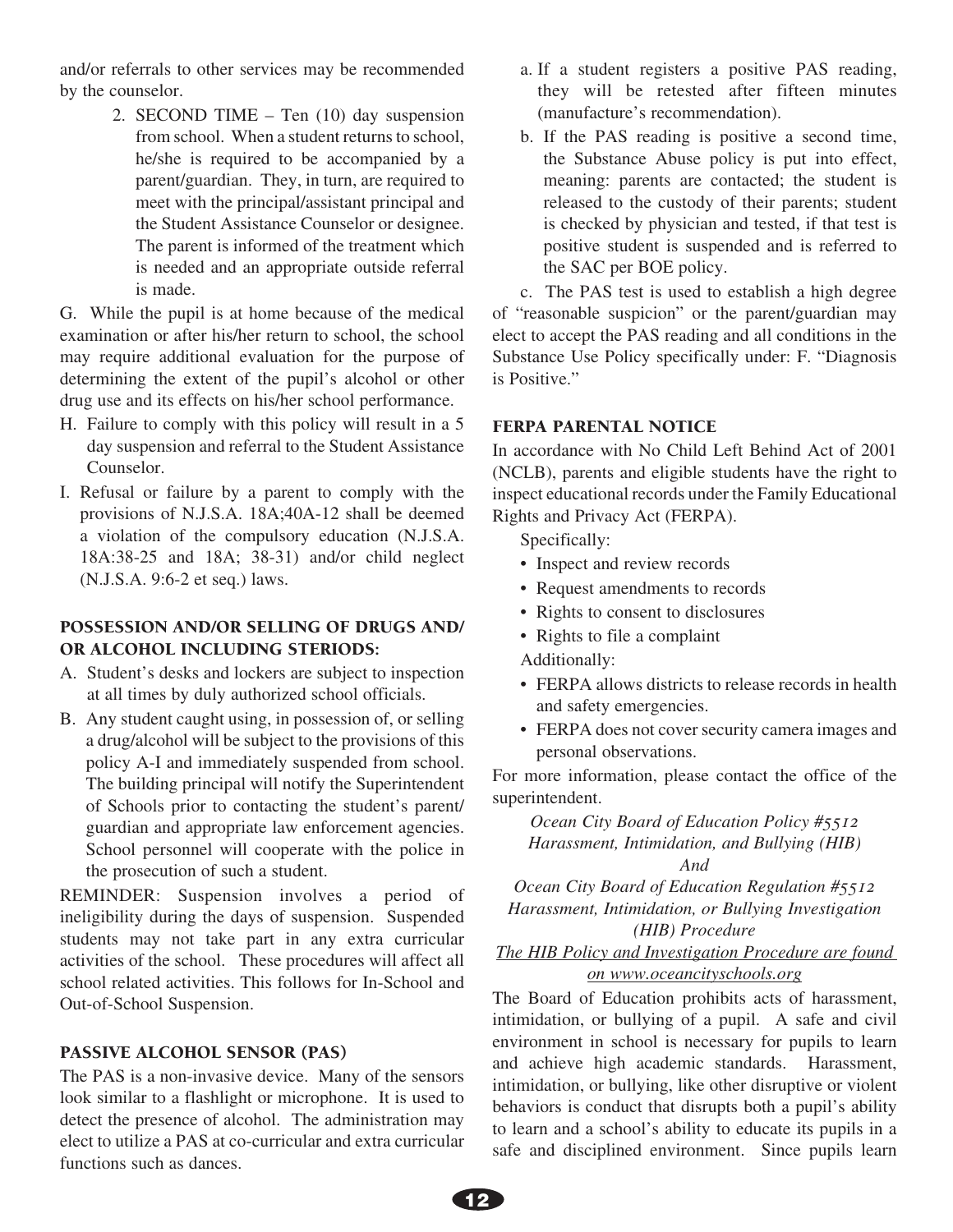by example, school administrators, faculty, staff and volunteers should be commended for demonstrating appropriate behavior, treating others with civility and respect, and refusing to tolerate harassment, intimidation, or bullying.

Pupil Expectations

- 1. The Board expects pupils to conduct themselves in keeping with their levels of development, maturity and demonstrated capabilities with proper regard for the rights and welfare of other pupils and school staff, the educational purpose underlying all school activities and the care of school facilities and equipment consistent with the Code of Pupil Conduct.
- 2. Pupils are expected to behave in a way that creates a supportive learning environment. The Board believes the best discipline is self-imposed, and it is the responsibility of staff to use instances of violations of the Code of Pupil Conduct as opportunities to help pupils learn to assume and accept responsibility for their behavior and the consequences of their behavior. Staff members who interact with pupils shall apply best practices designed to prevent pupil conduct problems and foster pupils' abilities to grow in self-discipline.
- 3. The Board expects that pupils will act in accordance with the pupil behavioral expectations and standards regarding harassment, intimidation, and bullying, including:
	- a. Pupil responsibilities (e.g., requirements for pupils to conform to reasonable standards of socially accepted behavior; respect the person, property and rights of others; obey constituted authority; and respond to those who hold that authority);
	- b. Appropriate recognition for positive reinforcement for good conduct, self-discipline, and good citizenship;
	- c. Pupil rights; and
	- d. Sanctions and due process for violations of the Code of Pupil Conduct.
- 4. The District prohibits active or passive support for acts of harassment, intimidation, or bullying. Pupils are encouraged to support other pupils who:
	- a. Walk away from acts of harassment, intimidation, and bullying when they see them;
	- b. Constructively attempt to stop acts of harassment, intimidation, or bullying;
	- c. Provide support to pupils who have been subjected to harassment, intimidation, or bullying; and
- d. Report acts of harassment, intimidation and bullying to the designated school staff member.
- 5. These guidelines for pupil conduct will take into consideration the developmental ages of pupils, the severity of the offenses and pupils' histories of inappropriate behaviors, and the mission and physical facilities of the individual school(s) in the district. This Policy requires all pupils in the district to adhere to the rules established by the school district and to submit to the remedial and consequential measures that are appropriately assigned for infractions of these rules.
- 6. Consequences and appropriate remedial actions for a pupil who commits an act of harassment, intimidation, or bullying may range from positive behavioral interventions up to and including suspension or expulsion, as permitted under N.J.S.A. 18A:37-1, Discipline of Pupils and as set forth in N.J.A.C. 6A:16-7.2, Short-term Suspensions, N.J.A.C. 6A:16- 7.3, Long-term Suspensions and N.J.A.C. 6A:16-7.5, Expulsions.
- 7. Factors for Determining Consequences
	- a. Age, developmental and maturity levels of the parties involved and their relationship to the school district;
	- b. Degrees of harm;
	- c. Surrounding circumstances;
	- d. Nature and severity of the behavior(s);
	- e. Incidences of past or continuing patterns of behavior;
	- f. Relationships between the parties involved; and
	- g. Context in which the alleged incidents occurred.
- 8. Harassment, Intimidation, and Bullying Off School **Grounds**

 This Policy and the Code of Pupil Conduct shall apply to instances when a school employee is made aware of alleged harassment, intimidation or bullying occurring off school grounds when:

- a. The alleged harassment, intimidation or bullying has substantially disrupted or interfered with the orderly operation of the school or the rights of other pupils; and either
- b. A reasonable person should know, under the circumstances, that the alleged behavior will have the effect of physically or emotionally harming a pupil or damaging the pupil's property, or placing a pupil in reasonable fear of physical or emotional harm to his/her person or damage to his/her property; or
- c. The alleged behavior has the effect of insulting

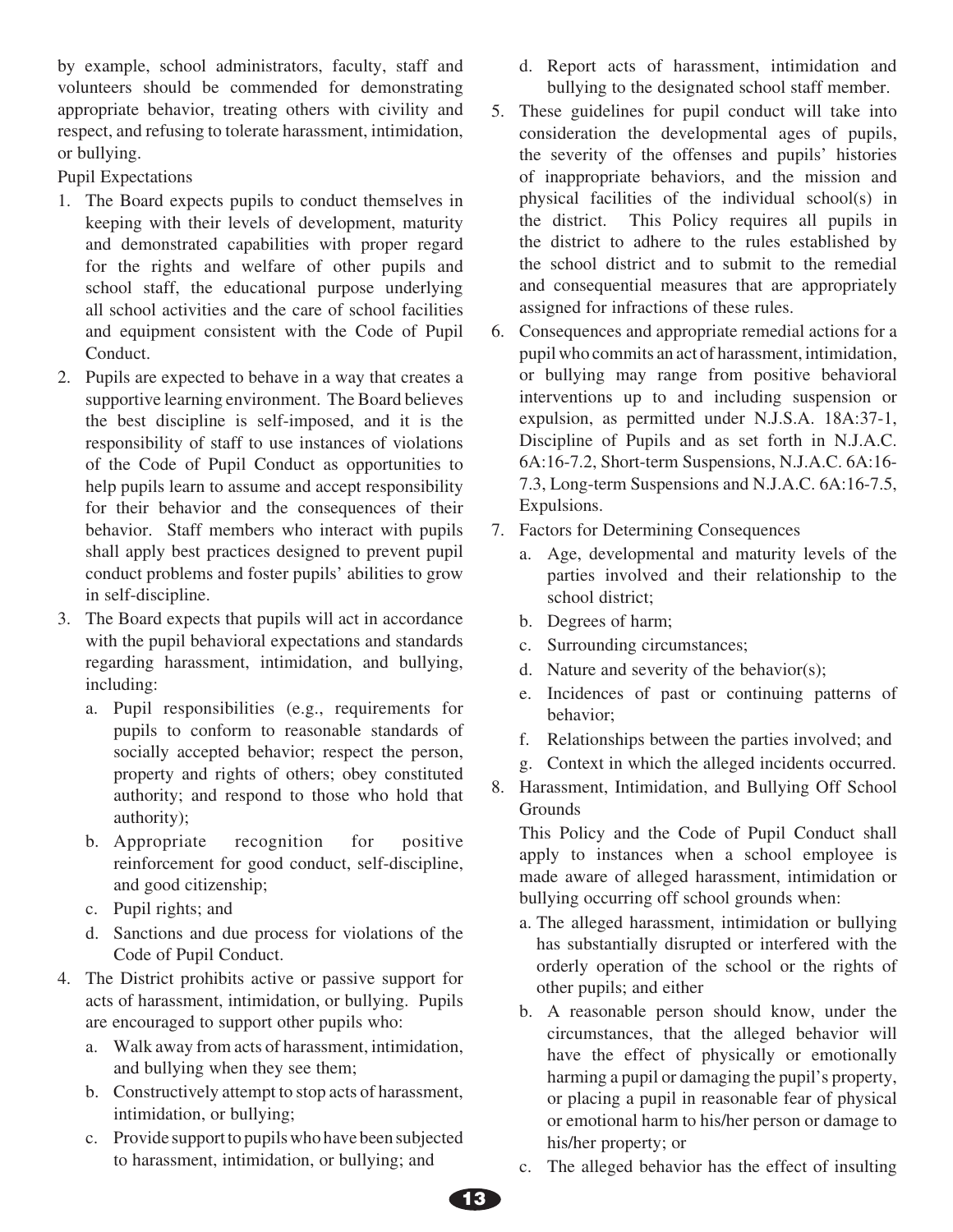or demeaning any pupil or group of pupils; or

- d. The alleged behavior creates a hostile educational environment for the pupil by interfering with a pupil's education or by severely or pervasively causing physical or emotional harm to the pupil.
- 9. The Board prohibits any person from falsely accusing another as a means of harassment, intimidation, or bullying.

Pupils - Consequences and appropriate remedial action for a pupil found to have falsely accused another as a means of harassment, intimidation, or bullying or as a means of retaliation may range from positive behavioral interventions up to and including suspension or expulsion, as permitted under N.J.S.A. 18A:37-1 et seq., Discipline of Pupils and as set forth in N.J.A.C. 6A:16-7.2, Short-term Suspensions, N.J.A.C. 6A:16- 7, Long-term Suspensions and N.J.A.C. 6A:16-7.5, Expulsions

10. Reports to Law Enforcement

Some acts of harassment, intimidation and bullying may be bias-related acts and potentially bias crimes and school officials must report to law enforcement officials either serious acts or those which may be part of a larger pattern in accordance with the provisions of the Memorandum of Agreement between Education and Law Enforcement Officials.

# *Ocean City Board of Education Policy #5519 Dating Violence at School* (Adopted: 22 February 2012)

\_\_\_\_\_\_\_\_\_\_\_\_\_\_\_\_\_\_\_\_\_\_\_\_\_\_\_\_\_\_\_\_\_\_\_\_\_\_\_\_\_\_\_\_\_

The Board of Education believes a safe and civil environment in school is necessary for children to learn. A pupil who is a victim of dating violence suffers academically and the pupil's safety at school is jeopardized. Acts or incidents of dating violence at school whether they are verbal, sexual, physical, or emotional will not be tolerated and will be dealt with in accordance with the school's pupil code of conduct.

All school staff members (administrative staff, instructional staff, support staff, and volunteers) shall take all reasonable measures to prevent acts or incidents of dating violence at school involving a pupil. All acts or incidents of dating violence at school shall be reported to the Principal or designee in accordance with the provisions outlined in Regulation 5519. A verbal report shall be made to the Principal or designee as soon as possible, but no later than the end of the pupil's school day when the staff member witnesses or learns of an act or incident of dating violence at school. A written report regarding the act or incident shall be submitted to the Principal or designee by the reporting staff member no later than one day after the act or incident occurred.

School staff members are required to report all acts or incidents of dating violence at school they witness or upon receiving reliable information concerning acts or incidents of dating violence at school. Acts or incidents may include, but are not limited to: those characterized by physical, emotional, verbal, or sexual abuse; digital or electronic acts or incidents of dating violence; and/or patterns of behavior which are threatening or controlling. The Board of Education, upon the recommendation of the Superintendent of Schools, shall adopt the guidelines and procedures outlined in Regulation 5519 for responding to acts or incidents of dating violence at school. The protocols outlined in Regulation 5519 have been established for any school staff member who witnesses or learns of an act or incident of dating violence at school and for school administrators to work with the victim and the aggressor of an act or incident of dating violence.

Dating violence statements and investigations shall be kept in files separate from pupil academic and discipline records to prevent the inadvertent disclosure of confidential information. Every act or incident of dating violence at school that is reported shall be documented in an appropriate manner. This should include statements, planning actions and disciplinary measures as well as counseling and other support resources that are offered and prescribed to the victim or aggressor.

School administrators shall implement discipline and remedial procedures to address acts or incidents of dating violence at school consistent with the school's pupil code of conduct. The policies and procedures specific to acts or incidents of dating violence at school shall be used to address the act or incident as well as serve as remediation, intervention, education, and prevention for all individuals involved. The responses shall be tiered with consideration given to the seriousness and the number of previous occurrences of acts or incidents in which both the victim and alleged aggressor have been involved.

Consequences may include, but are not limited to: admonishment, temporary removal from the classroom, classroom or administrative detention, in-school suspension, out-of-school suspension, reports to law enforcement, and/or expulsion. Retaliation towards the victim of any act or incident of dating violence shall be considered when administering consequences to the alleged aggressor based on the severity of the act or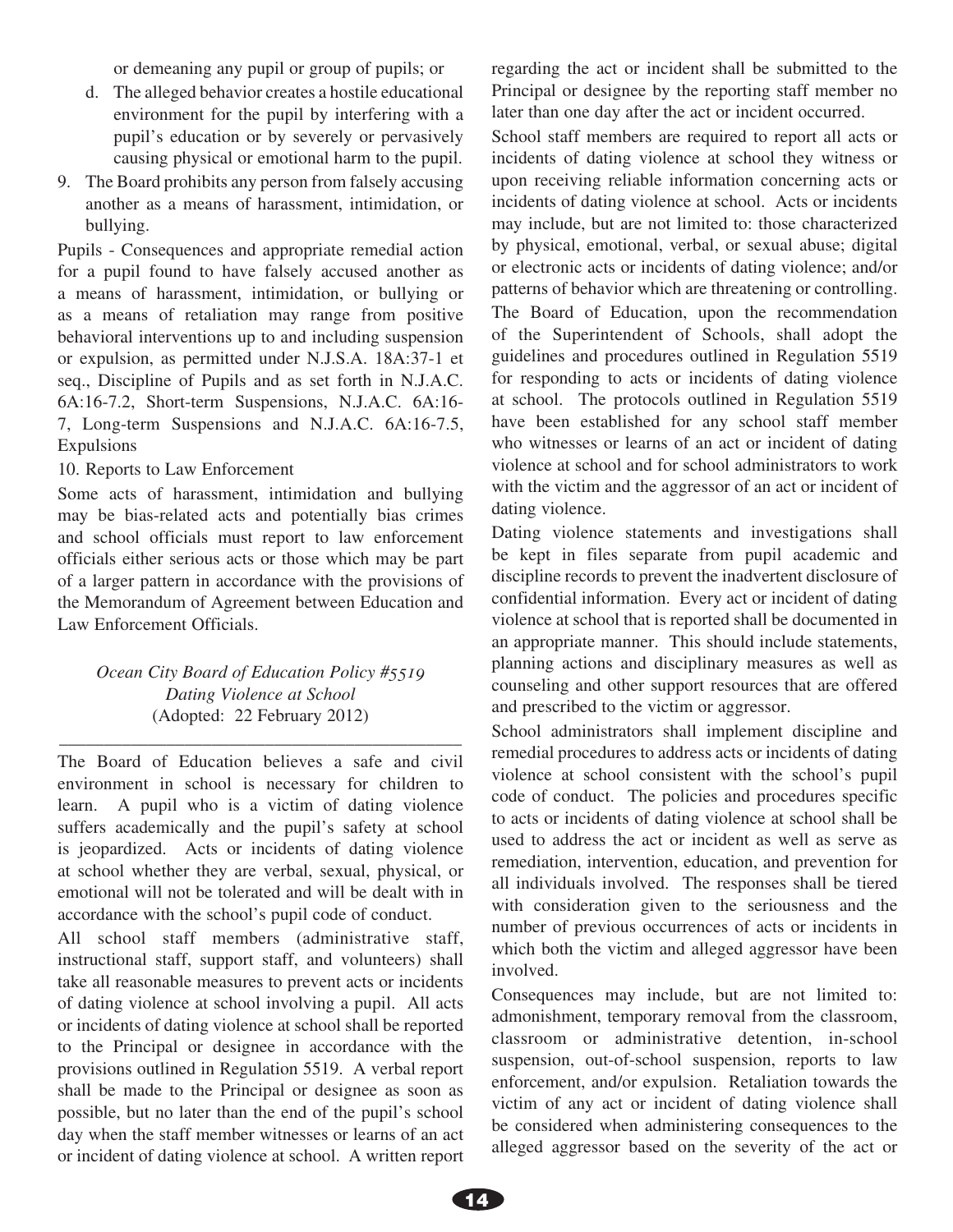incident.

Remediation/intervention may include, but is not limited to: parent conferences, pupil counseling (all pupils involved in the act or incident), peer support groups, corrective instruction or other relevant learning or service experiences, supportive pupil interventions (Intervention and Referral Services - I&RS), behavioral management plans, and/or alternative placements.

A pattern of behaviors may be an important sign a pupil is involved in an unhealthy or abusive dating relationship. The warning signs listed in Regulation 5519 shall educate the school community on the characteristics that a pupil in an unhealthy or abusive relationship may exhibit. Many of these warning signs make a connection to one pupil in the relationship asserting control and power over the other. Recognizing one or more signs of teen dating violence plays an important role in preventing, educating, and intervening in acts or incidents of dating violence.

The Board of Education shall make available to pupils and their families information on safe, appropriate school, family, peer, and community resources available to address dating violence.

The Board of Education shall incorporate age-appropriate dating violence education in grades seven through twelve through the health education curriculum in alignment with the New Jersey Core Curriculum Content Standards for Comprehensive Health and Physical Education. The educational program shall include, but is not limited to, a definition of dating violence, recognizing the warning signs of dating violence, and the characteristics of healthy relationships.

Upon written request to the school Principal, a parent/ legal guardian of a pupil less than eighteen years of age shall be permitted, within a reasonable period of time after the request is made, to examine the dating violence education instruction materials developed by the school district.

Notice of Policy and Regulation 5519 shall appear in all district publications that set forth the comprehensive rules, procedures, and standards of conduct for pupils within the district and in any handbook.

N.J.S.A. 18A:35-4.23a.; 18A:37-33; 18A:37-34; 18A:37-35; 18A:37-37

## ANNUAL INTEGRATED PEST MANAGEMENT **NOTICE**

This notice is required by the NJ School Integrated Pest Management Act. The Ocean City School District has adopted an Integrated Pest Management (IPM) Policy

and has implemented an IPM Plan to comply with this law. IPM is a holistic, preventative approach to managing pests that is explained in the School District's IPM Policy. An IPM Coordinator is required to oversee all activities related to the IPM Plan and pesticide use at all schools. Mr. Henry Rodrique, Director of Facilities, is the designated Ocean City School District's IPM Coordinator. His office is located at the Ocean City High School and can be contacted at 609-399-1290 ext. 6502. To obtain a copy of the complete IPM Policy and Plan or view the MSDS/SDS sheets for products used in pest control at the Ocean City School District, please contact his office. The United States Environmental Protection Agency (EPA) and the New Jersey Department of Environmental Protection (DEP) register pesticides to determine their safe use in accordance with printed label instructions. Below is a list of possible products used in our School District, administered and monitored by Elder Pest Control under EPA and DEP guidelines:

- Niban Granular Bait
- Max Force FC Select Bait Gel
- Gourmet Ant Bait Gel
- Advance 360 Dual Choice Ant Bait Stations
- Max Force Bait Stations
- CatchMaster Insect Monitors (sticky tape)
- Insect Glue Boards

This is an excerpt from the Ocean City School District's IPM Policy (for the full policy contact the IPM Coordinator): Each school shall consider the full range of management options, including no action at all. The use of non-pesticide pest management methods are to be used first or whenever possible. The choice of using a pesticide shall be based on a review of all other available options and a determination that these options are not effective or not reasonable. When it is determined that a pesticide must be used, low impact pesticides and methods are preferred and shall be considered for use first.

#### ANNUAL ASBESTOS NOTIFICATION

In accordance with the Asbestos Hazard Emergency Response Act (AHERA), all staff members must be notified annually of the district's activities regarding asbestos found in the Ocean City District Schools.

The management plan and the inspection reports can be found in the main offices of the individual schools and the Director of Facilities' Office. This information is available for your review during school hours. Please contact the main office to arrange to see reports.